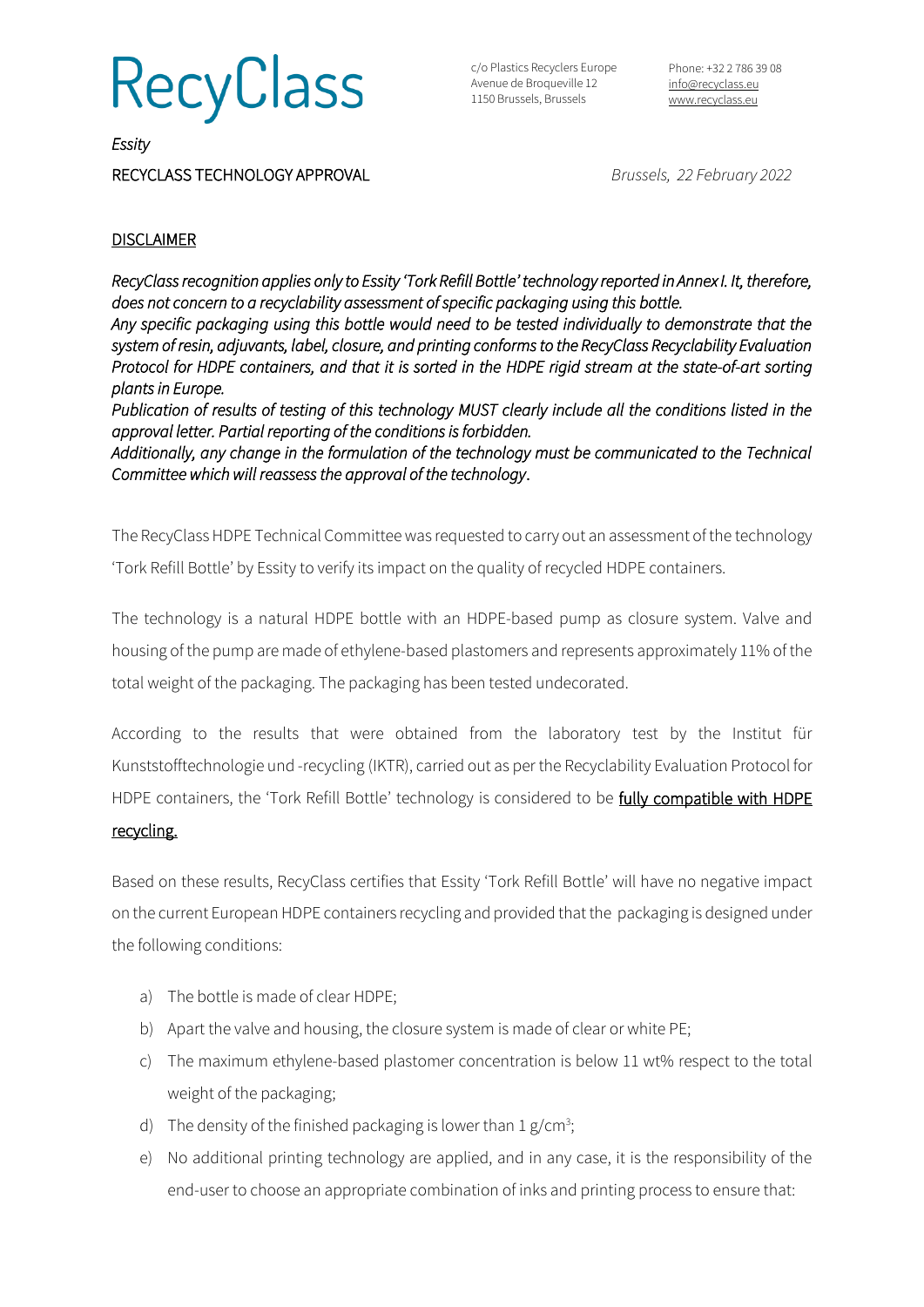- i. the inks are non-bleeding;
- ii. the inks comply with the European Legislation (e.g. Packaging and Packaging Waste Directive on the heavy metal concentration levels) and are EUPIA compliant;
- iii. direct printing is limited as much as possible;

RecyClass concludes that Essity 'Tork Refill Bottle' as per current market conditions and knowledge, is fully compatible with the existing European industrial recycling processes for HDPE containers. Indeed, the recycled plastic generated after the recycling process was successfully tested in high-value application such as HDPE bottles up to 25% concentration $<sup>1</sup>$ .</sup>

## It should be noteworthy that application of non-separable decorations such as direct printing, or permanent printed labels will reduce the quality of recycled plastic generated by the container, and limit its compatibility with HDPE natural stream.

#### *About*

RecyClass is a comprehensive cross-industry initiative that works to advance plastic packaging recyclability and to establish a harmonized approach towards recycled content calculation and traceability in Europe. Activities within RecyClass include the development of Recyclability Evaluation Protocols and scientific testing of innovative materials which serve as the base for the Design for Recycling guidelines and the free online tool. RecyClass offers Recyclability Certifications and Recycled Content Traceability Certification for plastic packaging. Contact[: Alice.Wallon@plasticsrecyclers.eu,](mailto:Alice.Wallon@plasticsrecyclers.eu) ww

<sup>1</sup> [Recyclability Evaluation Protocol for HDPE containers](https://recyclass.eu/recyclability/test-methods/)



c/o Plastics Recyclers Europe Avenue de Broqueville 12 1150 Brussels, Brussels

Phone : +32 2 786 39 08 info[@recyclass.eu](mailto:recyclass@plasticsrecyclers.eu) www.recyclass.eu